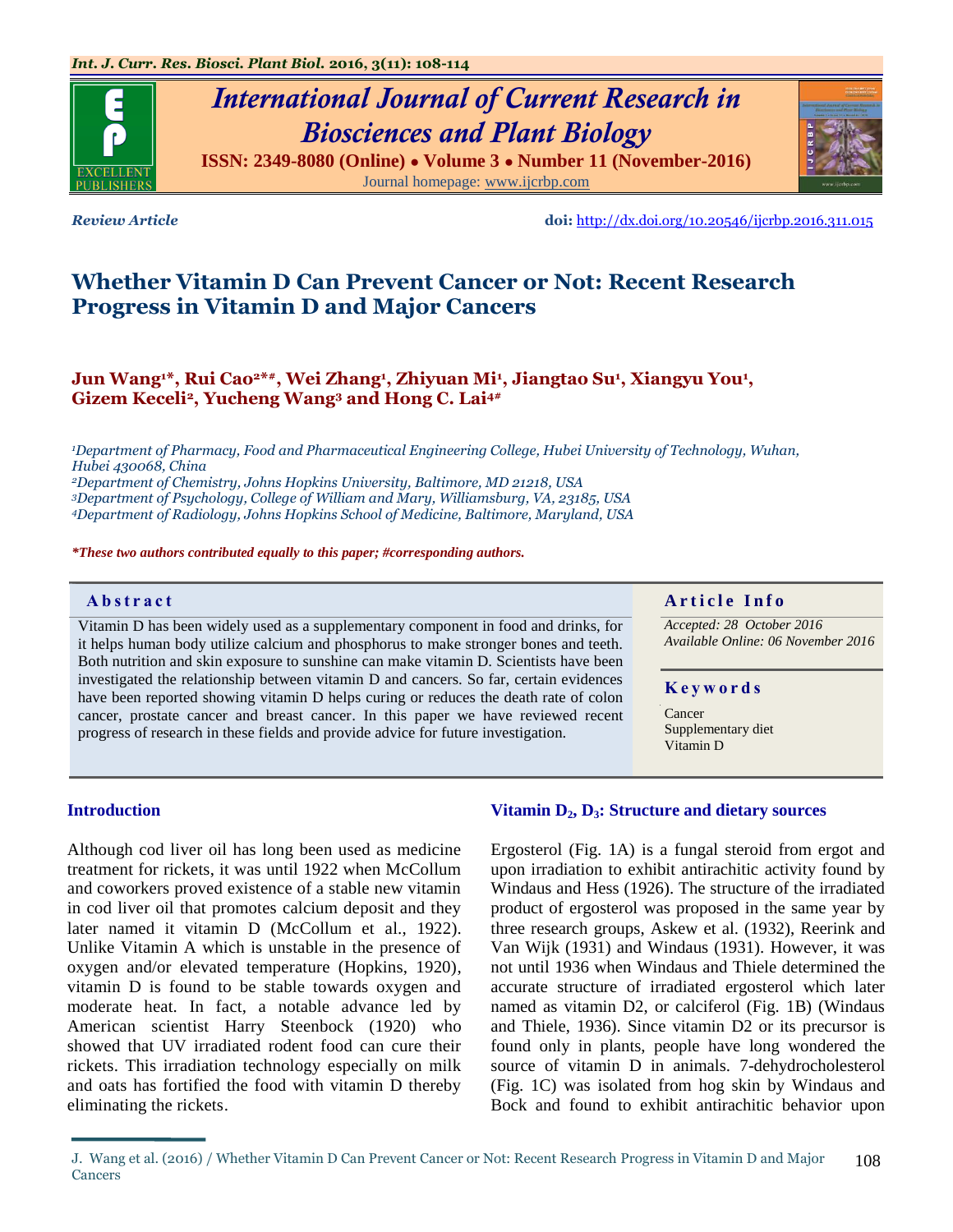irradiation (Windaus and Bock, 1937), the product was later known as vitamin D3 or cholecalciferol (Fig. 1D).



**Fig. 1**: Structure of ergosterol (A), calciferol or vitamin D-2 (B), 7-dehydrocholesterol (C), and cholecalciferol or vitamin D-3 (D) (Wolf, 2004).

#### **Vitamin D3: Recommend intake and its sources (diet or skin synthesis under sunlight)**

Although the US government recommend daily dietary vitamin D intake upper limit to be 1000 IU (Table 1), recent research indicated that the intake limits could be much higher. Hollis (2007) reported that for women in their pregnancy and/or lactation, the actual dietary requirement could be as high as 6000 IU/day.

Heaney and coworkers (2003) studied 67 healthy males living in Omaha during winter and vitamin D3 was given daily upto 10,000 IU. The experiment lasted about 20 weeks, and no substantial side effects were reported.

#### **Known physiological function and pathway of vitamin D**

#### **Vitamin D<sup>3</sup> activation**

Vitamin D3 is the hormone precursor of the biologically active form 1,25-dihydroxyvitamin D, or calcitriol (Haussler et al., 2013). After vitamin D3 enters the circulation and transports to the liver, vitamin D 25 hydroxylase catalyzes hydroxylation reaction at C-25 position of vitamin D3 (Fig. 2) to first generate [25](https://en.wikipedia.org/wiki/Calcifediol) [hydroxyvitamin D,](https://en.wikipedia.org/wiki/Calcifediol) or calcidiol. Calcidiol acts as prohormone that again enters circulation and via 1-alpha hydroxylation reaction generates 1,25-dihydroxyvitamin D<sub>3</sub> in the kidney (Fig. 2).

**Table 1.** Vitamin D reference intakes from government-supported independent consensus panels (Yetley et al., 2009).

|                              | Government-supported independent [µg (IU)/d] |           |                                             |  |  |
|------------------------------|----------------------------------------------|-----------|---------------------------------------------|--|--|
| <b>Intake</b>                | Dietary reference<br><b>Adequate intake</b>  |           | <b>Scientist and professional</b><br>groups |  |  |
| <b>Adequate intakes</b>      |                                              |           |                                             |  |  |
| $7 m - 3 y$                  | 5(200)                                       | 7(280)    | 10(400)                                     |  |  |
| $\overline{4}$<br>$-18$ y    | 5(200)                                       | $- -$     | 10(400)                                     |  |  |
| $19 - 50y$                   | 5(200)                                       | --        | $\geq$ 25 (1000)                            |  |  |
| $51 - 65$ or 70 y            | 10(400)                                      | $- -$     | $\geq$ 25 (1000)                            |  |  |
| $> 65$ or 70 y               | 15(600)                                      | 10(400)   | $\geq$ 25 (1000)                            |  |  |
| Pregnant and lactating women | 5(200)                                       | 10(400)   | 150 (6000)                                  |  |  |
| <b>Upper intakes</b>         |                                              |           |                                             |  |  |
| All persons $\geq 1$ y       | 50 (2000)                                    | 25 (1000) | 250 (10,000)                                |  |  |



**Fig. 2:** Vitamin D3 conversion to [25-hydroxyvitamin D](https://en.wikipedia.org/wiki/Calcifediol) in the liver mitochondria by vitamin D 25-hydroxylase. In the kidney, [25-hydroxyvitamin D](https://en.wikipedia.org/wiki/Calcifediol) is further hydroxylated to form the1,25-dihydroxyvitamin D by 1-alpha-hydroxylase (DeLuca, 2014).

J. Wang et al. (2016) / Whether Vitamin D Can Prevent Cancer or Not: Recent Research Progress in Vitamin D and Major **Cancers** 109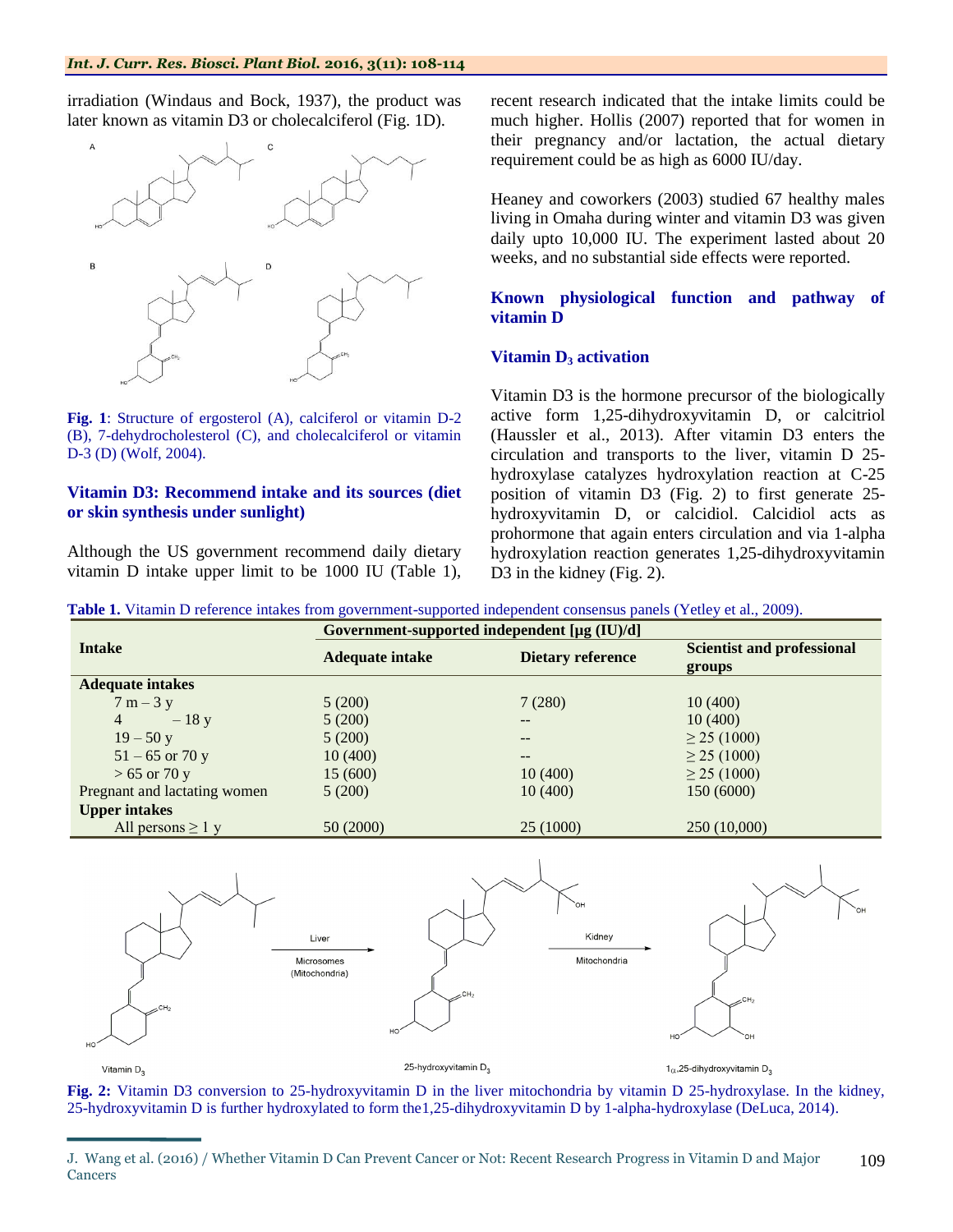Vitamin D 25-hydroxylase is a member of cytochrome P450 (CYP) enzyme family that found in the liver to carry out 25-hydroxyvitamin D or calcidiol synthesis. The actual genes that express this enzyme is still under discussion. Cheng and coworkers (2004) studied a patient with diagnosed vitamin D deficiency and found the CYP2R1 gene is mutated resulting low level of the Vitamin D 25-hydroxylase expression that is responsible for the selective 25-hydroxyvitamin D deficiency. Recently, Zhu et al. (2013) performed mouse studies and found knockout this CYP2R1 gene greatly reduce but did not eliminate the expression of Vitamin D 25 hydroxylase. However, there is still another unidentified enzyme that potentially catalyzes this hydroxylation. Fig. 3 reveals the circulating level of 25-hydroxyvitamin D and how it is related to biological functions of vitamin D.

Circulating level of 25-hydroxyvitamin D is recommended as indicator of vitamin D sufficiency by Hollis (2005). Circulation level of 32 ng/ml is considered insufficient while level over 100 ng/ml is regarded as toxic. Level between 32 ng/ml and 100 ng/ml isthus considered as the normal range (Fig. 3).



function.

The 1-alpha-hydroxylase is also a member of the P450 family in renal that catalyze25-hydroxyvitamin D to generate the fully active form of vitamin D, or 1,25 dihydroxyvitamin D, calcitriol (Takeyama et al., 1997). In turn, the enzyme 1-alpha-hydroxylase activity is also inhibited by its end product 1,25-dihydroxyvitamin D. Genetic study by Dardenne et al. (2001) found inactivation of the gene CYP27B1 in mice results in pseudovitamin D deficiency rickets. Once synthesized, 1,25-dihydroxyvitamin D plays a key role with regulation of calcium homeostasis and cellular differentiation (Bikle and Pillai, 1993).

Li and coworkers (2002) reported inverse relationship between circulating 1,25-dihydroxyvitamin D levels and the blood pressure, therefore, 1,25-dihydroxyvitamin D also participate in blood pressure regulations.

As a member of nuclear hormone receptor superfamily, vitamin D receptor (VDR) or calcitriol receptor mediates biological functions of 1,25-dihydroxyvitamin D (Baker et al., 1998). VDR recognize 1,25-dihydroxyvitamin D through the formation of ligand-receptor complexthat via genomic responses regulated calcium and phosphate metabolisms and thereby affects bone density (Amling et al., 1999). A review by Norman (2006) described the broad regulatory effects of VDR on, for example, immune system, hair follicle, muscle, adipose tissue, bone marrow and cancer cells. This review will focus on the effects and regulatory mechanisms of VDR on cancer cells.

#### **Colon cancer**

Garland and Garland (1980) studied annual mean daily solar radiation and correspondence with colon cancer mortality rates (Fig. 4).



Fig. 4: Annual mean daily solar radiation (g-cal/cm<sup>2</sup>) and annual age-adjusted colon cancer death rates per 100,000 populations.

According to this study, New Hampshire, New York and Vermont with lowest daily solar radiation have colon cancer rates about two times as high as places with highest daily solar radiation such as New Mexico and Arizona. Garland and coworkers (1989) further studied blood samples from more than 25,000 volunteers in Maryland and show the people with serum 25-

J. Wang et al. (2016) / Whether Vitamin D Can Prevent Cancer or Not: Recent Research Progress in Vitamin D and Major **Cancers** 110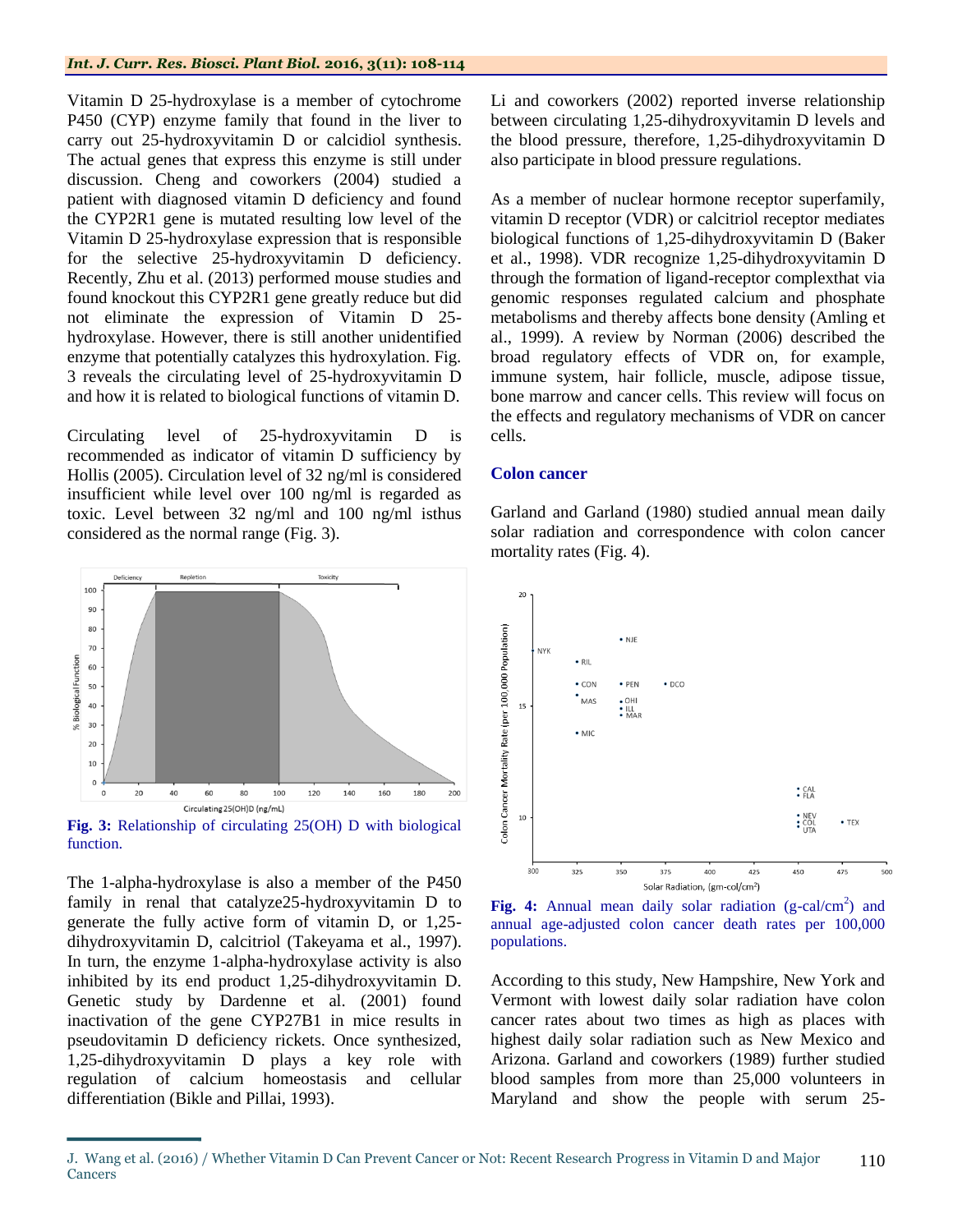hydroxyvitamin D concentration of 20 ng/ml or more exhibit three-fold decrease in colon cancer incidents. Bischoff-Ferrari and coworkers (Bischoff-Ferrari et al., 2006) reported that to minimize the risks of colon cancer, serum 25-hydroxyvitamin D level needs to be over 90 nmol/l or  $36$  ng/ml (Fig. 5).



**Fig. 5:** The relative risk (RR) in 95% confidence intervals (CI) of colon cancer as related to serum 25-hydroxyvitamin D level.

Lamprecht and Lipkin (2003) discussed the molecular mechanisms of anti-cancer effects of vitamin D and potential chemotherapeutics based on of preclinical experimental studies and some human clinical trials. Cross and coworkers (2001) found that human colon cells possess the ability to synthesize both 1,25 dihydroxyvitamin D and also VDR protein. In a substantial number of colon cancer patients, VDR expression increase with the progression of their tumor. This suggest that in moderate colon cancer (grade G2 or earlier stage) cells, the cells can still upregulate the rumor progression through elevated synthesis of 1,25 dihydroxyvitamin D and production of VDR. However, in highly malignant cancer (grade G3 and higher) cells, the enzyme activity for synthesis of 1,25-dihydroxyvitamin D or VDR genes are highly compromised therefore fail to promote cells differentiation and inhibit proliferation. Alvarez-Díaz et al. (2012) identified microRNAs (or miRNAs) can also participate in the regulatory functions of 1,25-dihydroxyvitamin D on colon cancer. MiRNAs are

short non-coding RNAs that regulate mRNA translations; recently miRNAs are found to act as oncogenes or tumor gene suppressors (Esteller, 2011).

#### **Prostate cancer**

Hanchette and Schwartz (1992) studied prostate cancer among males in the United States and found black males (age adjusted) on average have as high as two folds' of prostate cancer incidents than white males. This is due to the fact that pigmentation reduces vitamin D synthesis (Harris, 2006). Notably, American black males also have higher risks of prostate cancer than their African counterparts. This can be related to higher UV irradiation in Africa.

Hanchette and Schwartz (1992) also observed the trend of increased prostate cancer cased in the Northeast compared to the Southwest within the United States among white male subjects (Fig. 6). Corder and coworkers (1993) studied 250,000 serum samples among which 90 black and 91 white males are diagnosed with



**Fig. 6:** Fitted first-order trend surface analysis of prostate cancer cases as related to geographical distributions from to the Northeast to the Southwest.

| <b>Table 2:</b> The odds of prostate cancer for each quartile of 25-D and 1.25-D compared to their lowest quartiles. |
|----------------------------------------------------------------------------------------------------------------------|
|----------------------------------------------------------------------------------------------------------------------|

| Quartile of $25-D$ (ng/mL) | Quartile of $1,25-D$ (pg/mL) |            |            |            |  |
|----------------------------|------------------------------|------------|------------|------------|--|
|                            | $1(5-26)$                    | $2(27-32)$ | $3(33-39)$ | $4(40-81)$ |  |
| $1(3-18)$                  | 1.00                         | 0.53       | 0.28       | 0.15       |  |
| $2(19-23)$                 | 0.96                         | 0.58       | 0.35       | 0.21       |  |
| $3(24-28)$                 | 0.93                         | 0.63       | 0.43       | 0.29       |  |
| $4(29-52)$                 | 0.90                         | 0.69       | 0.53       | 0.41       |  |

J. Wang et al. (2016) / Whether Vitamin D Can Prevent Cancer or Not: Recent Research Progress in Vitamin D and Major Cancers 111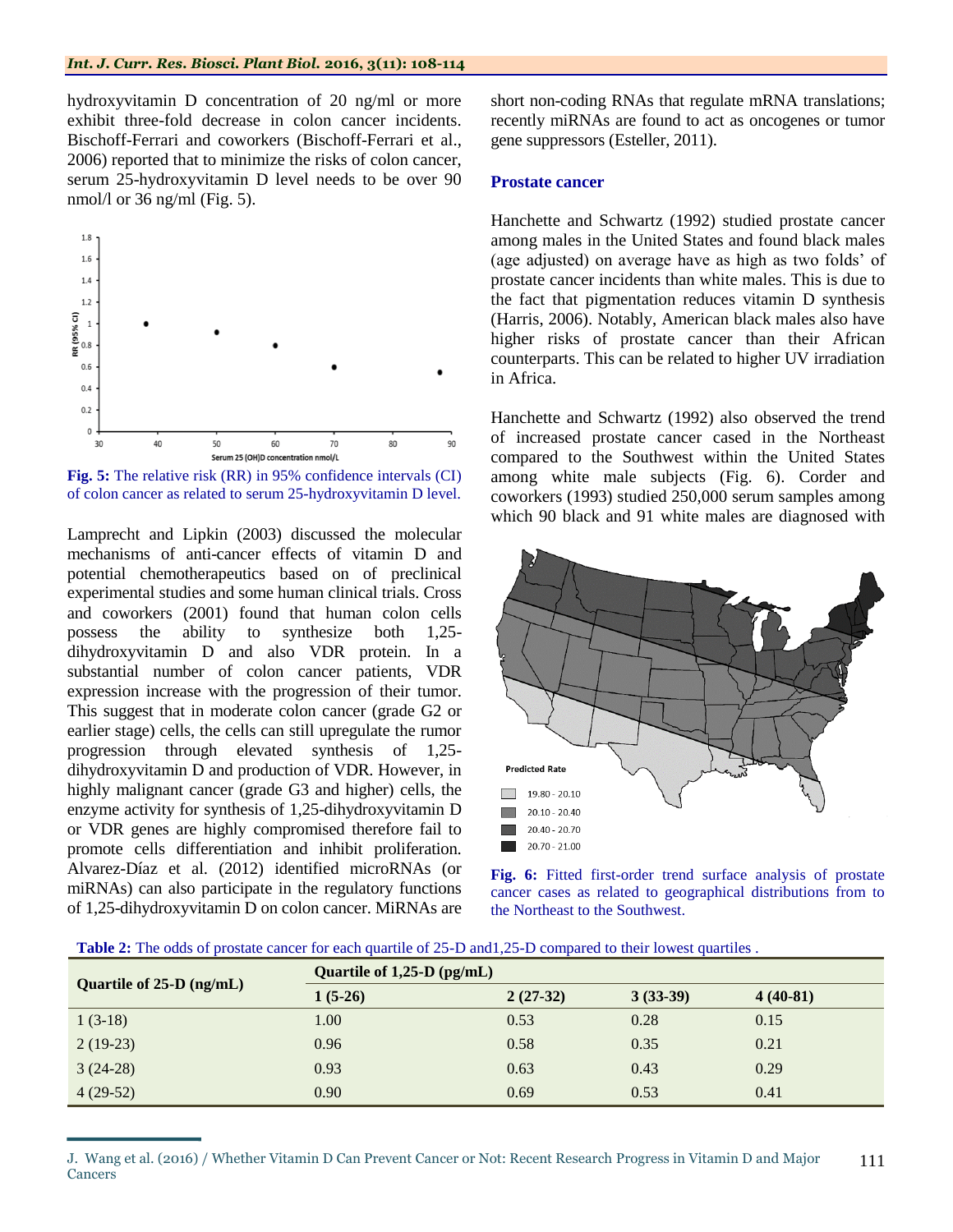They observed protective effects of higher 1,25 dihydroxyvitamin D level associated with lower risks of prostate cancer, especially for the subjects with lowest levels of 25-hydroxyvitamin D, quartile 1 (Table 2). They also reported the relationship of lower serum 1,25 dihydroxyvitamin concentration with less risks of prostate cancer only applicable to male above the median age of 57 years, however, no significant correlation can be derived for younger subjects. Krishnan and Feldman (2010) provided detailed review on the molecular mechanisms of how 1,25 dihydroxyvitamin D could potentially inhibit progression of prostate cancer. Cancer related inflammation is often accompanied by the production of cytokines (small proteins that are related to cell signaling) and Prostaglandins (PGs, lipid compounds that hormone-like physiological effects). 1,25-dihydroxyvitamin is found to participate in the

regulation of the production of prostaglandins and some cytokines therefore possessing therapeutic opportunity for preventing or treatment of early stage prostate cancer.

#### **Breast cancer**

Garland and coworkers (1990) studied the relationship between solar irradiation and age adjusted breast cancer mortality rate per 100,000 population and found higher solar irradiation in the southern urban region such as Phoenix or Tampa have much lower risks than the northeast urban region, for example, New York or Chicago (Fig. 7). Lowe et al. (2005) studied 179 patients diagnosed with breast cancer in UK and correlated their serum 25-hydroxyvitamin D level with 179 control subjects (Table 3).



**Fig. 7:** Age-adjusted breast cancer mortality rates by solar radiation levels, counties with 90+% urban populations, United States, 1950-1969 (Lowe et al., 2005).

| <b>Table 3.</b> Number of controls and cases in each 25(OH)D quartile and odds ratio (OR) for breast cancer risk for each quartile. |  |  |  |  |  |
|-------------------------------------------------------------------------------------------------------------------------------------|--|--|--|--|--|
|-------------------------------------------------------------------------------------------------------------------------------------|--|--|--|--|--|

| <b>Ouartile</b>              | <b>Controls</b>             | <b>Cases</b>     | <b>OR (95%CI)</b> |                 |  |
|------------------------------|-----------------------------|------------------|-------------------|-----------------|--|
| (nM)                         | $n\left(\frac{0}{0}\right)$ | $\mathbf{n}(\%)$ |                   | <i>p</i> -value |  |
| 1 (< 50)                     | 21(12)                      | 54 (30)          | $5.83(2.31-14.7)$ | < 0.001         |  |
| $2(50-100)$                  | 79 (44)                     | 69(39)           | $1.83(0.83-4.03)$ | 0.13            |  |
| $3(100-150)$                 | 54(30)                      | 43(24)           | $1.61(0.71-3.64)$ | 0.25            |  |
| 4 (>150)                     | 25(14)                      | 13(7)            |                   |                 |  |
| $\Gamma$ confidence interval |                             |                  |                   |                 |  |

CI: confidence interval

J. Wang et al. (2016) / Whether Vitamin D Can Prevent Cancer or Not: Recent Research Progress in Vitamin D and Major Cancers 112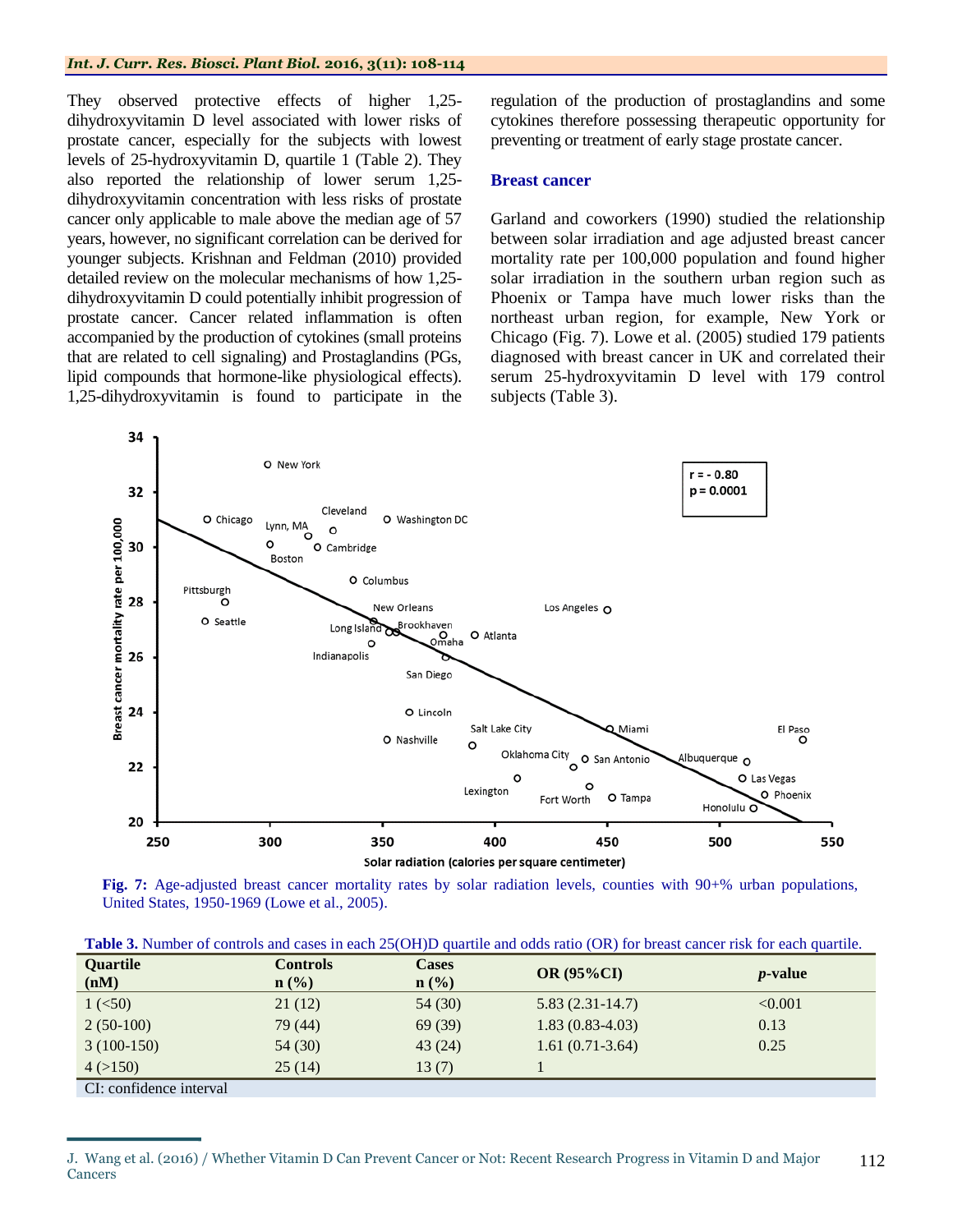According to this study, women in quartile 1 (<50nM or 20 ng/ml) 25-hydroxyvitamin D have more than 5 times higher risks of breast cancer than women in quartile  $4$  ( $>$ 150 nM or 60 ng/ml). Krishnan and coworkers [39] found 1,25-dihydroxyvitamin D can regulate progression of breast cancer through reduction effects of synthesis of estrogen (primary female hormone) and prostaglandins (PGs) therefore inhibiting the proliferation of cancer cells. Therefore, dietary vitamin D supplement could play protective roles in breast cancer prevention and early stage treatment.

#### **Summary and advice for future work**

In this review, we summarized discovery of vitamin D, a historical and effective medicine for treatment of rickets through its important effects on bone metabolism. Vitamin D can be synthesized from UV radiation on the skin or through dietary supplement. US government recommend daily dietary vitamin D intake upper limit to be 1000 IU, however, recent research suggest this number could be much higher. Vitamin D is converted to 25-hydroxyvitamin D in the liver; serum 25 hydroxyvitamin D level isa main indicator of whether body has enough vitamin D. Bischoff-Ferrari and coworkers suggested the optimum level of 25 hydroxyvitamin D in human serum is about 40 ng/ml. 25-hydroxyvitamin D can be further metabolized to form 1,25-dihydroxyvitamin D in the kidney, which is active form of vitamin D. 1,25-dihydroxyvitamin D can bind to vitamin D receptor (VDR) proteins and act as nuclear hormone that could play a number of crucial physiological functions. Historically, epidemic researchers have found that for colon, prostate and breast cancer mortality rates are higher in the Northeast urban areas than the rates in southwest urban region. These trends have been related to higher sunlight radiation in the South latitude therefore more vitamin D synthesized from the skins.Researchers also found subjects with serum 25-hydroxyvitamin D level greater than 60 ng/ml have much less risks of developing cancer than the control group whose serum 25-hydroxyvitamin D is less than 20 ng/ml. Molecular mechanisms of anti-cancer effects of 1,25-dihydroxyvitamin D have been related to its regulatory effects on the synthesis of estrogen, cytokins and Prostaglandins. Protective roles of 1,25 dihydroxyvitamin D of preventing of treating early stages colon, prostate and breast cancer have been established. However, clinical trials of 1,25 dihydroxyvitamin D in particular hormone refractive prostate cancer (HRPC) test on these recurring cancer is still under development.

#### **Conflict of interest statement**

Authors declare that they have no conflict of interest.

#### **References**

- Alvarez-Díaz, S., Valle, N., Ferrer-Mayorga, G., Lombardía, L., Herrera, M., Domínguez, O., Segura, M. F., Bonilla, F., Hernando, E., Muñoz, A., 2012. MicroRNA-22 is induced by vitamin D and contributes to its antiproliferative, antimigratory and gene regulatory effects in colon cancer cells. Human Mol. Genet. 21(10), 2157- 2165.
- Amling, M., Priemel, M., Holzmann, T., Chapin, K., Rueger, J.M., Baron, R., Demay, M. B., 1999. Rescue of the skeletal phenotype of vitamin D receptor ablated mice in the setting of normal mineral ion homeostasis: Formal histomorphometric and biomechanical analyses. Endocrinology. 140(11), 4982-4987.
- Askew, F. A., Bruce, H. M., Callow, R. K., Philpot, J. S., Webster, T. A., 1932. Crystalline vitamin D. Nature. 128, 758.
- Baker, A.R., McDonnell, D. P., Hughes, M., Crisp, T. M., Mangelsdorf, D. J., Haussler, M. R., Pike, J. W., Shine, J., O'malley, B. W., 1998. Cloning and expression of fulllength cDNA encoding human vitamin D receptor. Proc. Nat. Acad. Sci. (USA). 85, 3294-3298.
- Bikle, D.D., Pillai, S., 1993. Vitamin D, calcium, and epidermal differentiation. Endocr. Rev. 14(1), 3-19.
- Bischoff-Ferrari, H. A., Giovannucci, E., Willett, W. C., Dietrich, T., Dawson-Hughes, B., 2006. Estimation of optimal serum concentrations of 25-hydroxyvitamin D for multiple health outcomes. Am. J. Clin. Nutr. 84(1), 18-28.
- Cheng, J. B., Levine, M. A., Bell, N. H., Mangelsdorf, D.J., Russell, D.W., 2004. Genetic evidence that the human CYP2R1 enzyme is a key vitamin D 25-hydroxylase. Proc. Nat. Acad. Sci. (USA). 101, 7711-7715.
- Corder, E. H., Guess, H. A., Hulka, B. S., Friedman, G. D., Sadler, M., Vollmer, R. T., Lobaugh, B., Drezner, M. K., Vogelman, J. H., Orentreich, N., 1993. Vitamin D and prostate cancer: A prediagnostic study with stored sera. Cancer Epidemiol. Biomarkers Prev. 2, 467.
- Cross, H.S., Bareis, P., Hofer, H., Bischof, M. G., Bajna, E., Kriwanek, S., Bonner, E., Peterlik, M., 2001. 25 hydroxyvitamin D3-1a-hydroxylase and vitamin D receptor gene expression in human colonic mucosa is elevated during early cancerogenesis. Steroids. 66, 287- 292.
- Dardenne, O., Prud'homme, J., Arabian, A., Glorieux, F. H., St-Arnaud, 2001. Targeted inactivation of the 25 hydroxyvitamin D3-1α-hydroxylase gene (CYP27B1) creates an animal model of pseudovitamin D-deficiency rickets. Endocrinology. 142(7), 3135-3141.
- DeLuca, H. F., 2014. History of the discovery of vitamin D and its active metabolites. Bonekey Rep. 3, 479-487.
- Esteller, M., 2011. Non-coding RNAs in human disease.